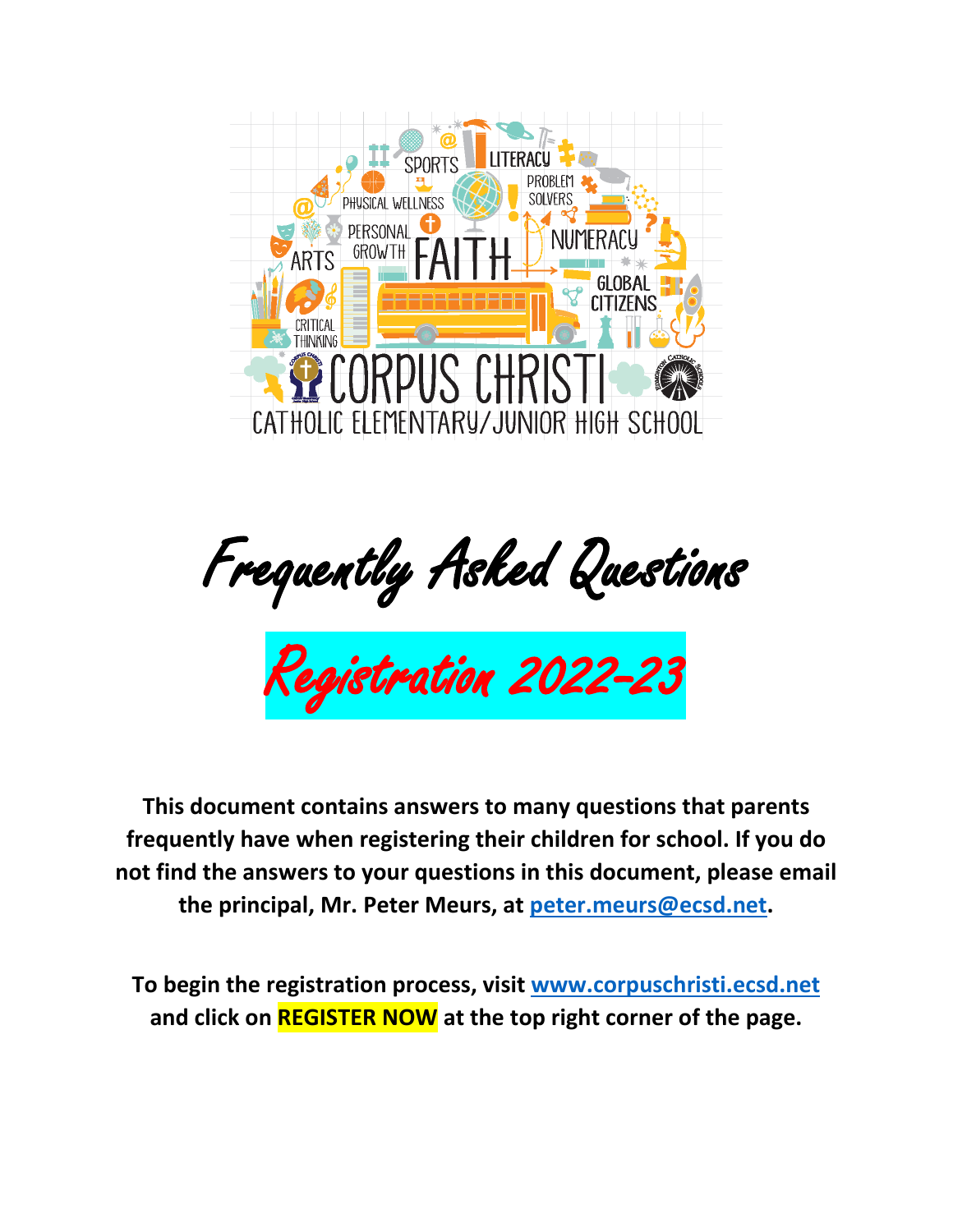#### **What grades attend Corpus Christi?**

Corpus Christi offers learning for students from Kindergarten to Grade 9. Our kindergarten program is a half day program available in the morning and afternoon with classes on Mondays, Tuesdays, Wednesdays, and Fridays.

#### **Who can attend Corpus Christi School?**

As a Catholic school, all resident students in kindergarten to Grade 9 within the school's catchment area can attend. A resident student is a baptized Catholic or has at least one parent who is baptized Catholic, or under the authority of the Child Welfare Act, has been placed in a foster home where the foster parent is a resident of Edmonton Catholic Schools.

Students who do not meet the above conditions are considered non-resident students and may enroll at Edmonton Catholic Schools given the adequate availability of resources as determined by the principal and school division.

#### **What is the catchment area for Corpus Christi?**

Residences located EAST of 66 street and SOUTH of Anthony Henday Drive are included in the catchment area of Corpus Christi School.

# **What are the age guidelines for Grade 1 and Kindergarten registration?**

Students who are six years of age on or before December 31 of the current school year must register in Grade 1. In the case of a kindergarten student, students must be 5 years of age or older on or before December 31 of the current school year to register.

#### **Do I need to fill out a new registration form if I am moving from another Edmonton Catholic School?**

Students who are currently registered in another Edmonton Catholic School DO NOT need to fill out a registration form. They can contact the school directly to discuss a transfer to Corpus Christi.

## **What are school hours at Corpus Christi?**

The first bell in the morning rings at 8:35 am. Grades 1-9 finish the day at 3:15pm. Kindergarten classes are 8:40-11:40am (morning groups) or 12:15-3:15pm (afternoon groups). Supervision outside in the mornings begins at 8:20am

#### **\*Please note, these times may change slightly for the 2022-23 school year.**

## **How many students attend Corpus Christi?**

Currently our population is approximately 730 students with anticipated growth to continue for the coming years as the surrounding community continues to grow. Our junior high currently has approximately 180 students, with 2 classes at each grade level from 7 to 9.

#### **Is bussing available for my child at Corpus Christi?**

Yellow bussing is available for students in kindergarten to Grade 9 who live within the catchment boundaries of Corpus Christi School but are not within walking distance of the school. To determine if your child qualifies for bussing, please contact the main office at 780-409-2606.

#### **Is there Out of School Care available at Corpus Christi?**

Corpus Christi Out of School Care operates out of our school. They are independent of the school and you can find out more about availability and costs by contacting them at 780-267-4855 or [info.ccosc@gmail.com](mailto:info.ccosc@gmail.com)